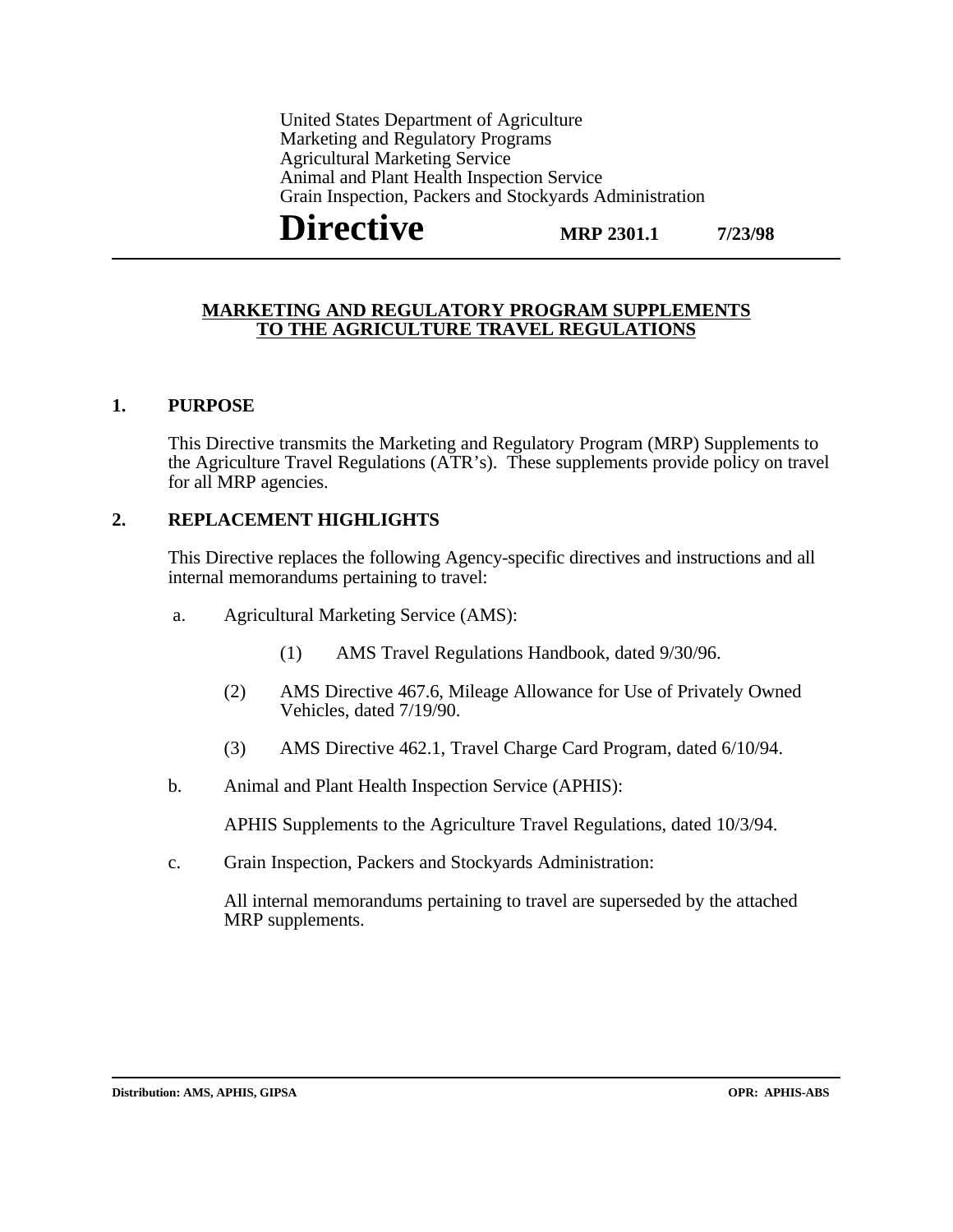# **3. AUTHORITIES**

This Directive supplements the following laws, rules, and regulations:

- a. Federal Travel Regulations (FTR's) at 41 Code of Federal Regulations (CFR) Chapters 301, 302, 303, and 304.
- b. Agriculture Travel Regulations (ATR's).
- c. National Finance Center Procedural Manuals.
- d. Decisions of the Comptroller General and the General Services Administration Board of Contract Appeals.
- e. Titles III and IV of the United States General Accounting Office Civilian Personnel Law Manual.

## **4. POLICY**

The intent of the MRP Travel Supplements is to clarify and provide advice and guidance to travelers and reviewing and approving officials, not to further restrict the laws and regulations of the FTR's and ATR's. The MRP consolidation of travel policies effort will assist in administering effective travel management for each MRP agency and ensure uniform entitlements for all MRP employees.

These supplements are the primary source of MRP agencies' travel policies. The proper use of these slipsheets is to file the appropriate pages behind each comparable ATR Section.

## **5. DELEGATIONS OF AUTHORITY**

The Secretary of Agriculture delegates authority to approve travel to MRP agency administrators. Through this effort, MRP agency administrators have redelegated signatory authority to approve all types of travel not prohibited by the ATR's. MRP delegations of authority to approve travel authorizations are contained in Chapter 301-1, Exhibit 4.

## **6. OVERSIGHT REVIEWS AND UPDATES**

Periodic oversight reviews will be conducted by agency travel coordinators to ensure that applicable laws and regulations are being followed in accordance with mission area policy, and to determine the need for additional training, policy, or guidance for travelers, reviewing and approving officials.

Interim MRP policy changes and/or updates to the MRP Supplements will be issued in the form of MRP Notices and subsequently will be incorporated into the MRP Supplements.